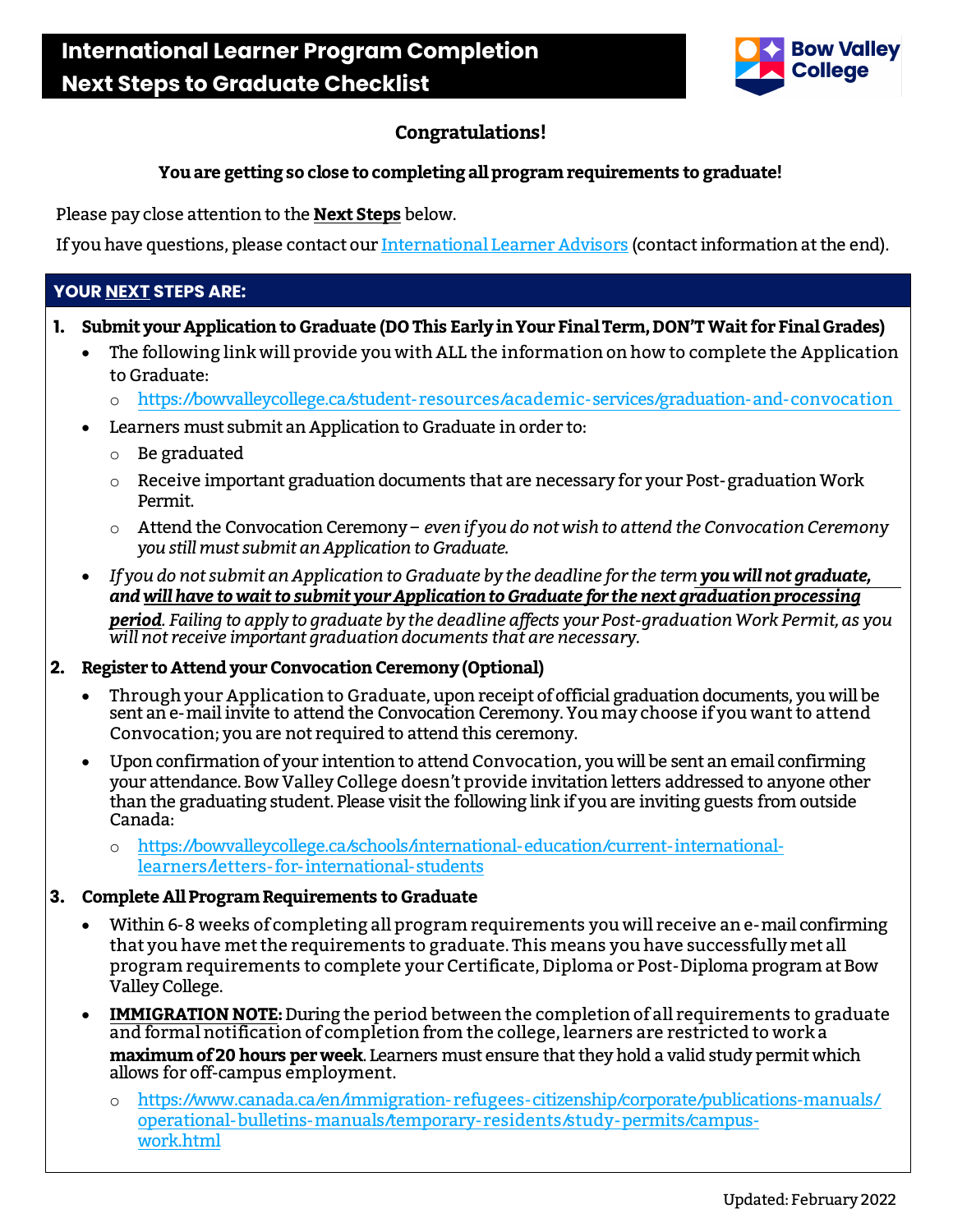

- **4. Receive Your Graduation Transcript and Post-graduate Permit Letter (if eligible)**
	- Your graduation transcripts and a Post-Graduate Work Permit Letter will be made available in your [MyCreds](https://learner.mycreds.ca/#/user/login) portal upon being notified of completing all your requirements to Graduate (Conferral Date). It can take up to 2 business days after your conferral date for documents to be uploaded to the MyCreds platform.
	- **IMMIGRATION NOTE:**Post-Graduate Work Permit Letter from Bow Valley College does not guarantee you will be issued a Post-graduation Work Permit. Students must meet all the criteria IRCC requires in order to be eligible for Post-graduation Work Permit.
		- o Se[e document checklist.](https://www.canada.ca/content/dam/ircc/migration/ircc/english/pdf/kits/forms/imm5583e.pdf)
		- o For more information[: https://www.canada.ca/en/immigration-refugees](https://www.canada.ca/en/immigration-refugees-citizenship/services/study-canada/work/after-graduation/eligibility.html)[citizenship/services/study-canada/work/after-graduation/eligibility.html](https://www.canada.ca/en/immigration-refugees-citizenship/services/study-canada/work/after-graduation/eligibility.html)
	- **IMMIGRATION NOTE:**The issuance of Final Transcripts and Post-Graduate Work Permit letter is considered to be Bow Valley College's formal notification of program completion.
	- Your Certificate or Diploma Parchment will be processed and delivered to your home address by mail within 6 weeks after your conferral date.

**Please do not request graduation documents separately.**For more information on documents issued through MyCreds kindly visi[t Official Letters](https://can01.safelinks.protection.outlook.com/?url=https%3A%2F%2Fbowvalleycollege.ca%2Fstudent-resources%2Facademic-services%2Fofficial-college-letters&data=04%7C01%7Cwcullingham%40bowvalleycollege.ca%7C440b03b3aa7c4f19a91808d9f1d2634e%7C8f11c6f4648e4c0cbb9996e8408a8e2a%7C0%7C0%7C637806710174755445%7CUnknown%7CTWFpbGZsb3d8eyJWIjoiMC4wLjAwMDAiLCJQIjoiV2luMzIiLCJBTiI6Ik1haWwiLCJXVCI6Mn0%3D%7C3000&sdata=JHGkH9qHPDGbOP%2Bhwh5erGYvO93T1gwpV418apzlPA8%3D&reserved=0) o[r Official Transcripts.](https://can01.safelinks.protection.outlook.com/?url=https%3A%2F%2Fbowvalleycollege.ca%2Fstudent-resources%2Facademic-services%2Ftranscripts&data=04%7C01%7Cwcullingham%40bowvalleycollege.ca%7C440b03b3aa7c4f19a91808d9f1d2634e%7C8f11c6f4648e4c0cbb9996e8408a8e2a%7C0%7C0%7C637806710174755445%7CUnknown%7CTWFpbGZsb3d8eyJWIjoiMC4wLjAwMDAiLCJQIjoiV2luMzIiLCJBTiI6Ik1haWwiLCJXVCI6Mn0%3D%7C3000&sdata=uHtV%2F%2Beuxaugp0KeJkIjg4zJThn4OavYdEvLrs%2FjPQM%3D&reserved=0)

## **5. Apply for your Post-Graduation Work Permit (PGWP)**

- **IMMIGRATION NOTE:**Applicants must apply for a Post-graduation Work Permitupon receipt of graduation documents indicating completion of all program requirements. Learners are advised to apply immediately upon receipt of documents while current study permit is still valid.Study permit becomes invalid 90 days after the completion of studies, regardless of specified expiry date.
	- o [https://www.canada.ca/en/immigration-refugees-citizenship/services/study](https://www.canada.ca/en/immigration-refugees-citizenship/services/study-canada/work/after-graduation/apply.html)[canada/work/after-graduation/apply.html](https://www.canada.ca/en/immigration-refugees-citizenship/services/study-canada/work/after-graduation/apply.html)
- **IMMIGRATION NOTE:** Students who have **NOT applied** for a Post-graduation Work Permit may work part-time until completion letter or final transcriptis received (whichever comes first) as long as they have a valid study permit and meet the off-campus work requirements criteria (see above).
	- o [https://www.canada.ca/en/immigration-refugees-citizenship/corporate/publications](https://www.canada.ca/en/immigration-refugees-citizenship/corporate/publications-manuals/operational-bulletins-manuals/temporary-residents/study-permits/campus-work.html)[manuals/operational-bulletins-manuals/temporary-residents/study-permits/campus](https://www.canada.ca/en/immigration-refugees-citizenship/corporate/publications-manuals/operational-bulletins-manuals/temporary-residents/study-permits/campus-work.html)[work.html](https://www.canada.ca/en/immigration-refugees-citizenship/corporate/publications-manuals/operational-bulletins-manuals/temporary-residents/study-permits/campus-work.html)

## **6. Prepare Yourself for Employment**

- **IMMIGRATION NOTE:** Learners who have completed their program of study are able to work fulltime, once they have submitted a Post-Graduation Work Permit application and while they are waiting for a decision, as long as they had a valid study permit when they submitted their application, completed their study program, were eligible to work off-campus without a work permit while studying and they did not exceed the allowable hours of work.
	- o [https://www.canada.ca/en/immigration-refugees-citizenship/services/study](https://www.canada.ca/en/immigration-refugees-citizenship/services/study-canada/work/after-graduation/after-you-apply.html)[canada/work/after-graduation/after-you-apply.html](https://www.canada.ca/en/immigration-refugees-citizenship/services/study-canada/work/after-graduation/after-you-apply.html)
- Learn more about the Bow Valley College Career Services for Learners and Alumni:
	- o <https://bowvalleycollege.ca/get-working/career-services-for-students-and-alumni>
- Meet with a Bow Valley College Career Advisor one-on-one and get help with your goals and job search:
	- o **E-mail:**[careerservices@bowvalleycollege.ca](mailto:careerservices@bowvalleycollege.ca) **Phone:**403-410-1742.